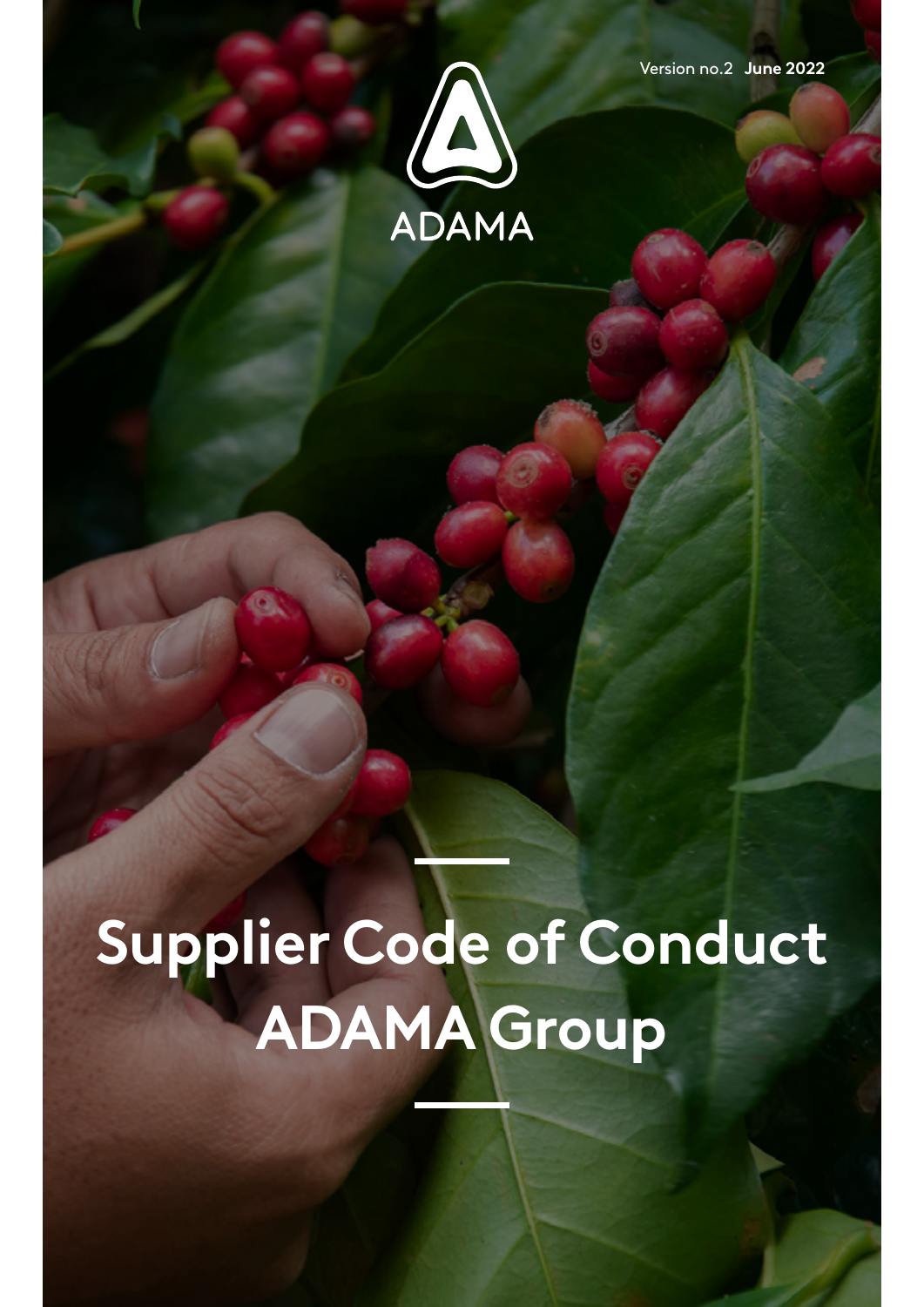# **Content**

| 1.             | <b>GENERAL</b>                                                               |   |
|----------------|------------------------------------------------------------------------------|---|
| 2.             |                                                                              |   |
| 3.             | 3.3 Freedom of Association and the Right to Collective Agreements  6         |   |
| 4.             | 4.2 Compliance with Health, Safety, Environmental and Quality Regulations. 7 |   |
| 5 <sub>1</sub> | 5.1 Sustainable Procurement .                                                | 8 |
|                |                                                                              |   |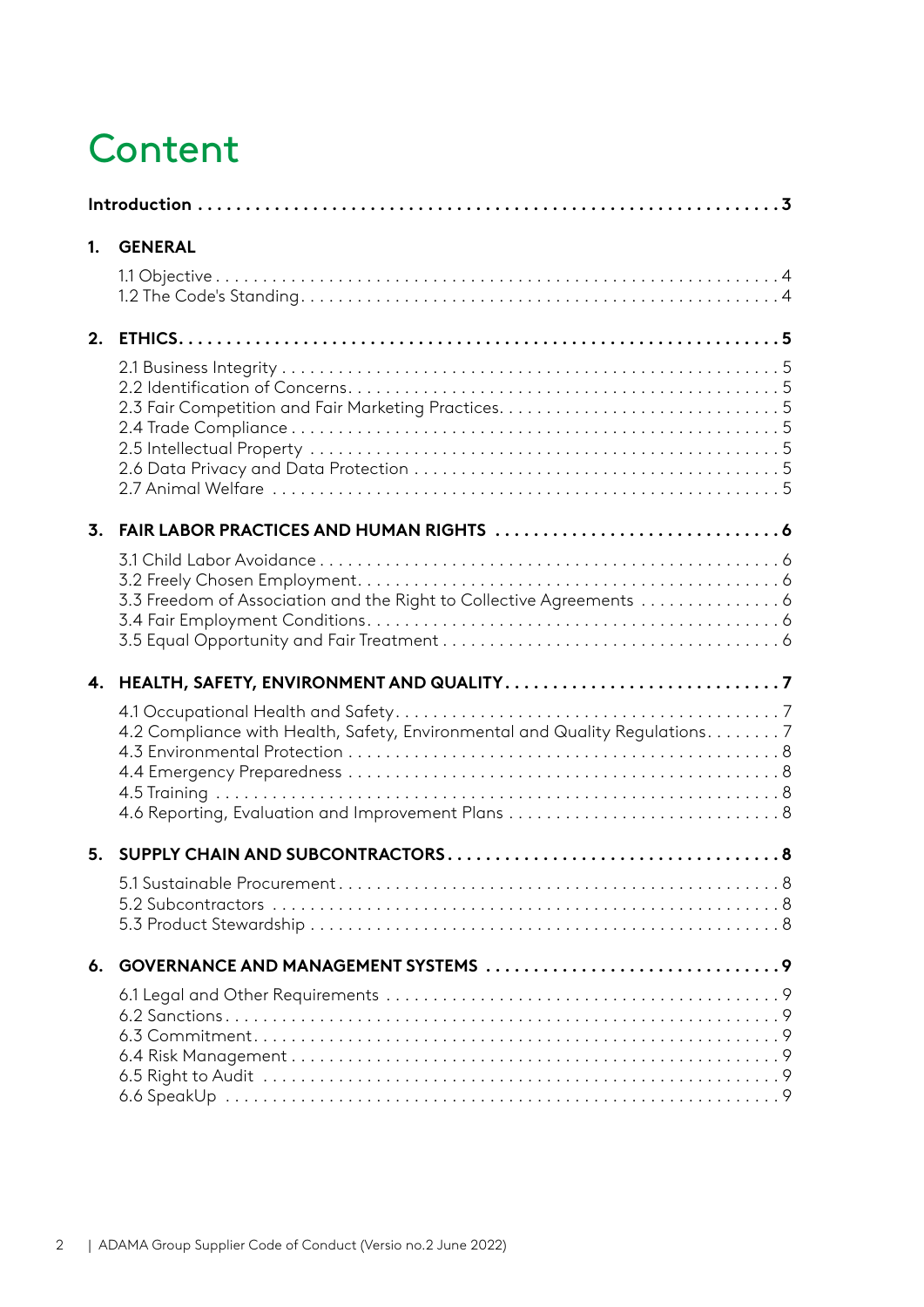<span id="page-2-0"></span>

#### **Introduction**

ADAMA<sup>1</sup> is a global group conducting business in more than 100 countries worldwide, in a working environment that is challenging due to, amongst others, the differences in culture, customs, and legal systems of each country. Our industry, as part of the food chain industry is subject to constant scrutiny by a wide range of interested organizations as well as the general public, where high standards are expected of us.

ADAMA is committed to doing business with suppliers who like us, adopt high standards of ethics and integrity. This Supplier Code of Conduct outlines our business, social, ethical practices and environmental responsibilities, setting out the standards we expect from suppliers and subcontractors engaged in

business with ADAMA who supply products and/or services to us ("suppliers").

To meet these standards, we all need to take personal responsibility for acting in an ethical and responsible manner with integrity and by understanding what this involves and why it is so important. Our end products are used to help farmers produce food in a time of decreasing natural resources, land and water and energy and preserving or maximizing efficient use of these are cornerstones of our sustainability principles and we want to be able to demonstrate this. As a chosen supplier we may request that you provide us with certificates, participate in assessments or undergo on-site audits to demonstrate your commitment to these principles.

1 In this Code, the term "ADAMA" or "the Group" means the ADAMA Group and/or a company within the ADAMA Group.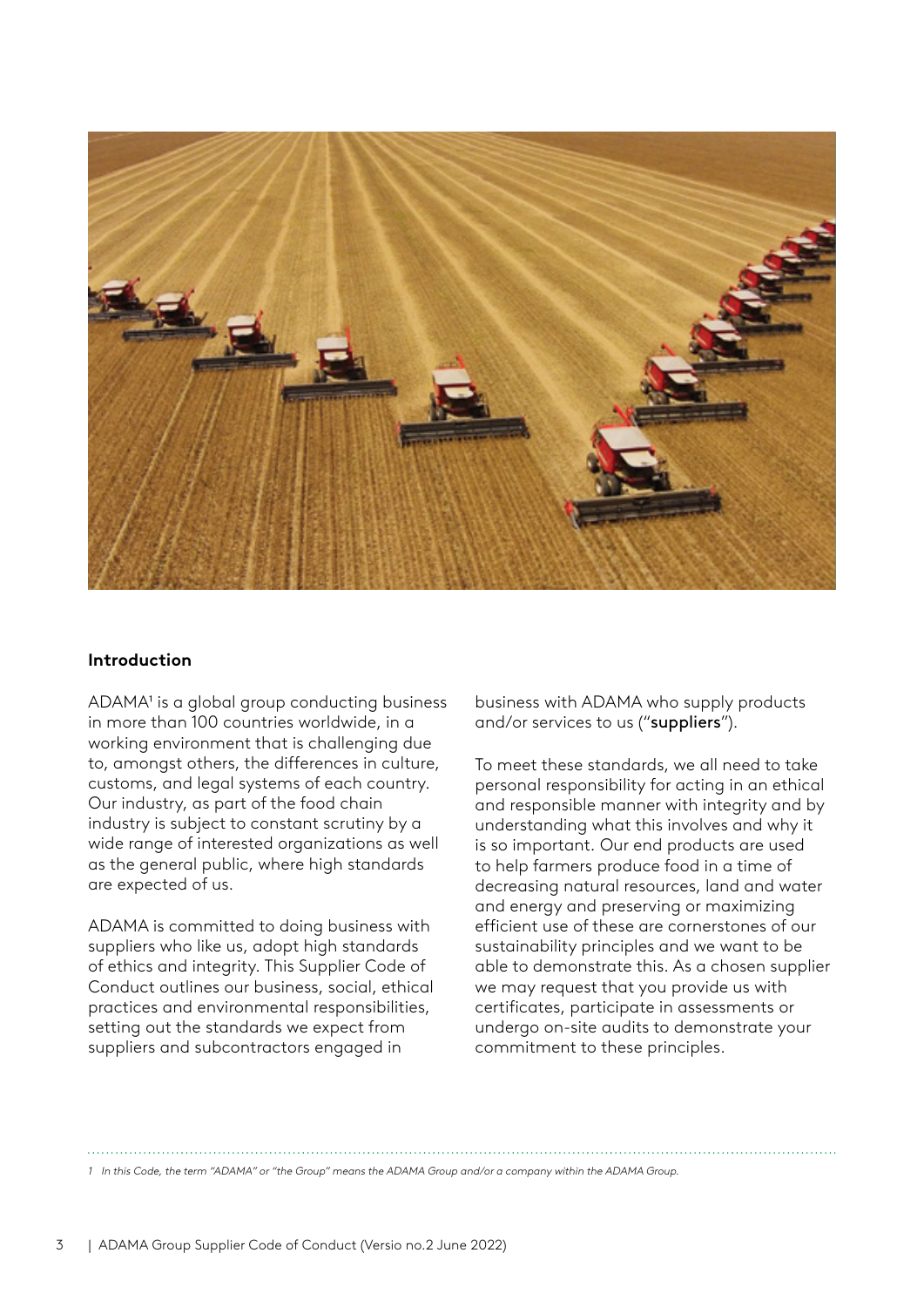<span id="page-3-0"></span>

### GENERAL

#### **Objective 1.1**

This Supplier Code of Conduct aims to strengthen our mutual understanding of how sustainability should be practiced in day to day business. It is designed to provide clear and easily implementable rules of behavior expected of our suppliers, especially in challenging situations or where difficult decisions are .involved

This Supplier Code of Conduct does not constitute a replacement and does not substitute the Law. In any case of conflict between the applicable Law and this Supplier Code of Conduct, the Law shall prevail.

This Supplier Code of Conduct is a supplement to any contract between ADAMA and its suppliers. Where a contract includes more stringent terms than this Supplier Code of Conduct the contract shall prevail.

#### **1.2 The Code's Standing**

ADAMA is strongly committed to conducting its business affairs with honesty and integrity, in full compliance with all applicable laws, rules and regulations ("Law"). This Supplier Code of Conduct is based on principles of integrity, honesty, credibility, and responsibility. It is designed to integrate with the provisions of the Law, to complement them, and to add to them.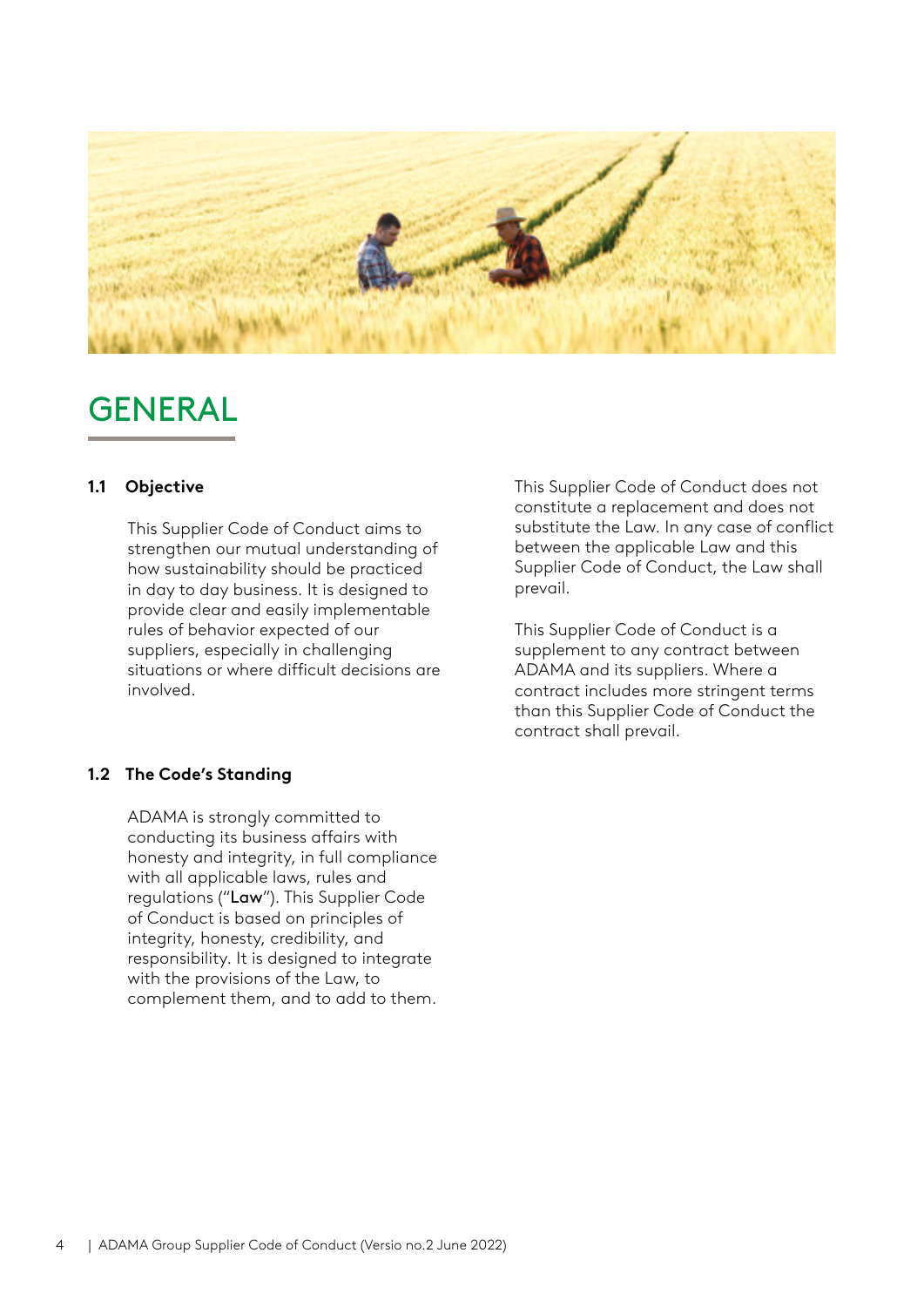# <span id="page-4-0"></span>**ETHICS**

#### **2.1 Business Integrity**

Suppliers are expected to comply with all applicable laws and regulations and conduct their business according to high ethical standards and integrity. ADAMA expects that suppliers will not tolerate any form of corruption, bribery, extortion, money laundering or fraud. ADAMA follows the principles of zero tolerance for bribery and corruption with all of its suppliers.

Suppliers shall not grant or offer any personal benefits such as gifts and entertainment to ADAMA employees. Suppliers shall ensure that all activities with public officials or other third parties comply with national laws and international conventions and be conducted with high standards of integrity. Suppliers shall not grant offer or accept, directly or through third parties, bribes or other unlawful incentives (e.g. 'facilitation payments') to or from their business partners or government officials. Anything which is offered or received with the intention of improperly influencing a business decision for or on behalf of ADAMA is considered a bribe.

#### **Concerns of Reporting 2.2**

Suppliers shall encourage and provide means for their employees and acting on their behalf to report concerns of unlawful or potentially unlawful activities in the workplace, without the threat of reprisal. Suppliers should investigate such reports in a confidential manner and take corrective actions if and as needed.

#### **2.3 Fair Competition and Fair Marketing Practices**

Suppliers shall conduct their business in line with fair competition and comply with all applicable anti-trust/competition laws.

It is expected that accurate and truthful descriptions are used in advertising, sales and marketing practices.

#### **Compliance Trade 2.4**

Suppliers shall follow applicable international trade control laws and regulations, including those relating to economic situations, customs requirements and export controls and ensure that they are able to provide relevant information to ADAMA promptly on request.

#### **Property Intellectual 2.5**

ADAMA retains ownership of all intellectual property that it creates. Intellectual property rights must be respected and protected and ADAMA's confidential information, customer and employee information must be safeguarded by suppliers and only be used for the purpose for which it was originally provided.

#### **2.6 Data Privacy and Data Protection**

Suppliers shall ensure that all personal. confidential and sensitive information is safeguarded and kept in accordance with applicable data privacy standards and contractual requirements. Suppliers shall not transfer, sell or trade personal .information

#### **Welfare Animal 2.7**

Suppliers who conduct animal testing or use third parties who conduct such studies shall do so according to high ethical standards and in compliance with the provisions of all applicable legislation concerning the welfare of animals. ADAMA may monitor the provision of these services to ensure these high standards are met.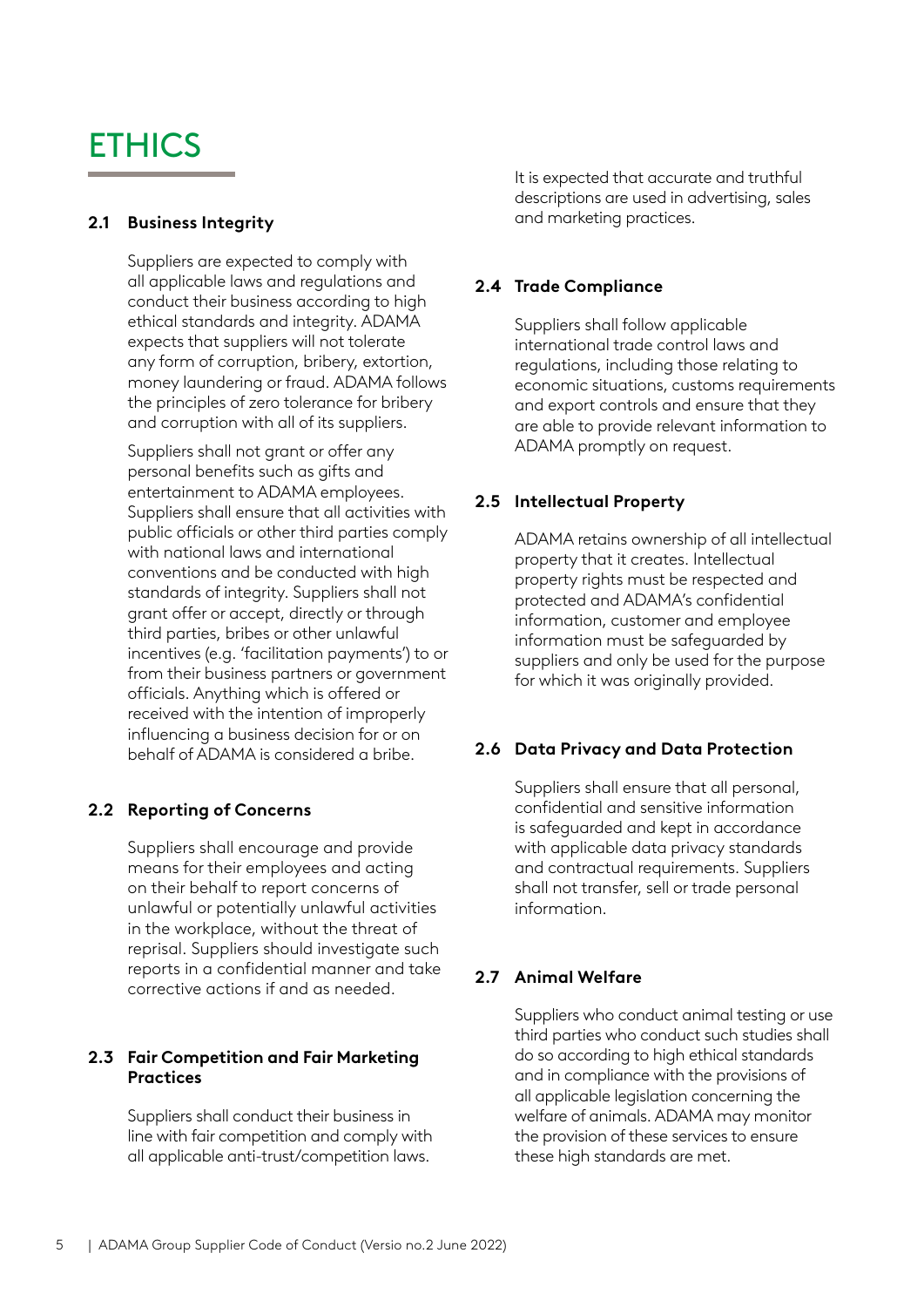# <span id="page-5-0"></span>FAIR LABOR PRACTICES AND HUMAN RIGHTS

#### **Audie 2.1 Child Labor Avoidance**

ADAMA does not tolerate any form of exploitative child labor practices in our supply chain. Suppliers must avoid any form of child labor in their operations consistent with the International Labor Organization (ILO) core labor .standards

Under proper managerial supervision and only in accordance with applicable law, children aged between 14-18 can participate in summer or vacation work, industrial placements, vocational trainings or internships (but not in hazardous conditions nor during night hours).

#### **Employment Chosen Freely 3.2**

ADAMA does not tolerate forced. bonded, nor compulsory labor, in our supply chains. Practices such as the retention of personal property, passports, training certificates or any other document for inappropriate reasons are also not acceptable.

#### **3.3 Freedom of Association and the Right** to Collective Agreements

ADAMA respects the right of all people to join or form trade unions of their own choosing and to bargain collectively. In accordance with local laws, suppliers must respect the rights of their employees to associate freely, form and join labor unions, seek representation, join works councils, and engage in collective agreements. Suppliers should also not disadvantage employees who act as workers' representatives and are

expected to be committed to establishing a constructive dialogue with such .representatives

#### **Conditions Employment Conditions**

Suppliers shall adopt and adhere to rules and conditions of employment that respect workers, and at a minimum, safeguard their rights under local legal standards, labor and social security laws and requlatory requirements. Working hours should comply with local laws and/or ILO regulations, whichever is more stringent. Suppliers are expected to provide their employees with fair and competitive compensation that ensures an adequate standard of living. Any deductions from wages not provided for by local law are not permitted without the express permission of the individual .concerned

#### **3.5 Equal Opportunity and Fair Treatment**

Suppliers shall recognize and respect the provision of equal opportunity and commit to maintaining a workplace that is free from discrimination and harassment. Suppliers are encouraged to value diversity and treat employees with honesty, fairness, dignity and respect. Discrimination is not tolerated in hiring, compensation, access to training, promotion, termination or retirement on any basis, including gender, race, sexual orientation, religion, nationality, age, disability, marital status, union membership, or political affiliation. Every employee should be treated with dignity and respect. Harassment and/or abuse is prohibited in any form including physical, sexual, psychological and verbal.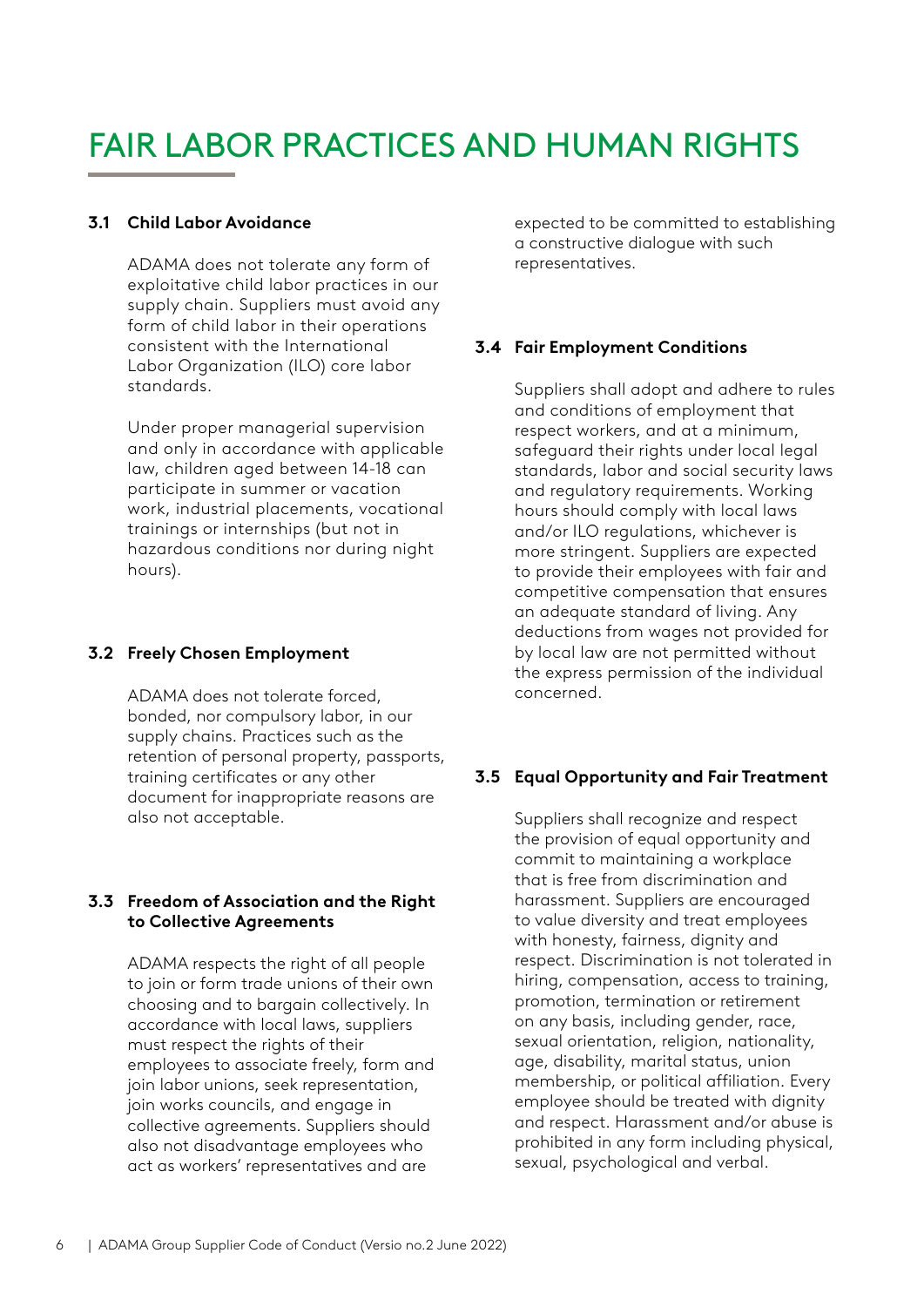<span id="page-6-0"></span>

# HEALTH, SAFETY, ENVIRONMENT AND QUALITY

#### **4.1 Occupational Health and Safety**

ADAMA is committed to provide a safe working environment and strictly follows all relevant legal provisions in order to protect the health and safety of our people. Suppliers shall have appropriate controls in place to ensure a safe and healthy work environment for all employees, including controls, work procedures and necessary measures to mitigate health and safety risks in the workplace according to the nature of the site's activity.

Suppliers shall have appropriate controls to manage risks to acceptable levels to prevent illness, promote good health and address any changes to the health status of employees. Suppliers should ensure that relevant safety rules and instructions are in place which are designed to safeguard the wellbeing and health of employees and to manage the consequences of safety incidents. This includes the use of appropriate clothing and protective equipment, as required. Suppliers should also proactively engage with their local communities to address HSE and other concerns.

#### **4.2 Compliance with Health, Safety, Environmental and Quality Regulations**

Suppliers shall comply with all applicable quality, health, safety and environmental ("HSE") regulations and in their absence, to international standards. All required permits, licenses and registrations are to be obtained, maintained and kept up to date and copies provided on request.

Suppliers shall have appropriate controls to manage, measure and minimize risks to acceptable levels to prevent environmental incidents and minimize pollution. Suppliers should aim to optimize energy consumption, water consumption, emissions and waste and be able to prove by reference to written records the tracking of such data.

Suppliers shall have in place appropriate systems to enable effective communications on safety information linked to any identified workplace risk, and including regulatory changes, with employees, contractors, suppliers and .customers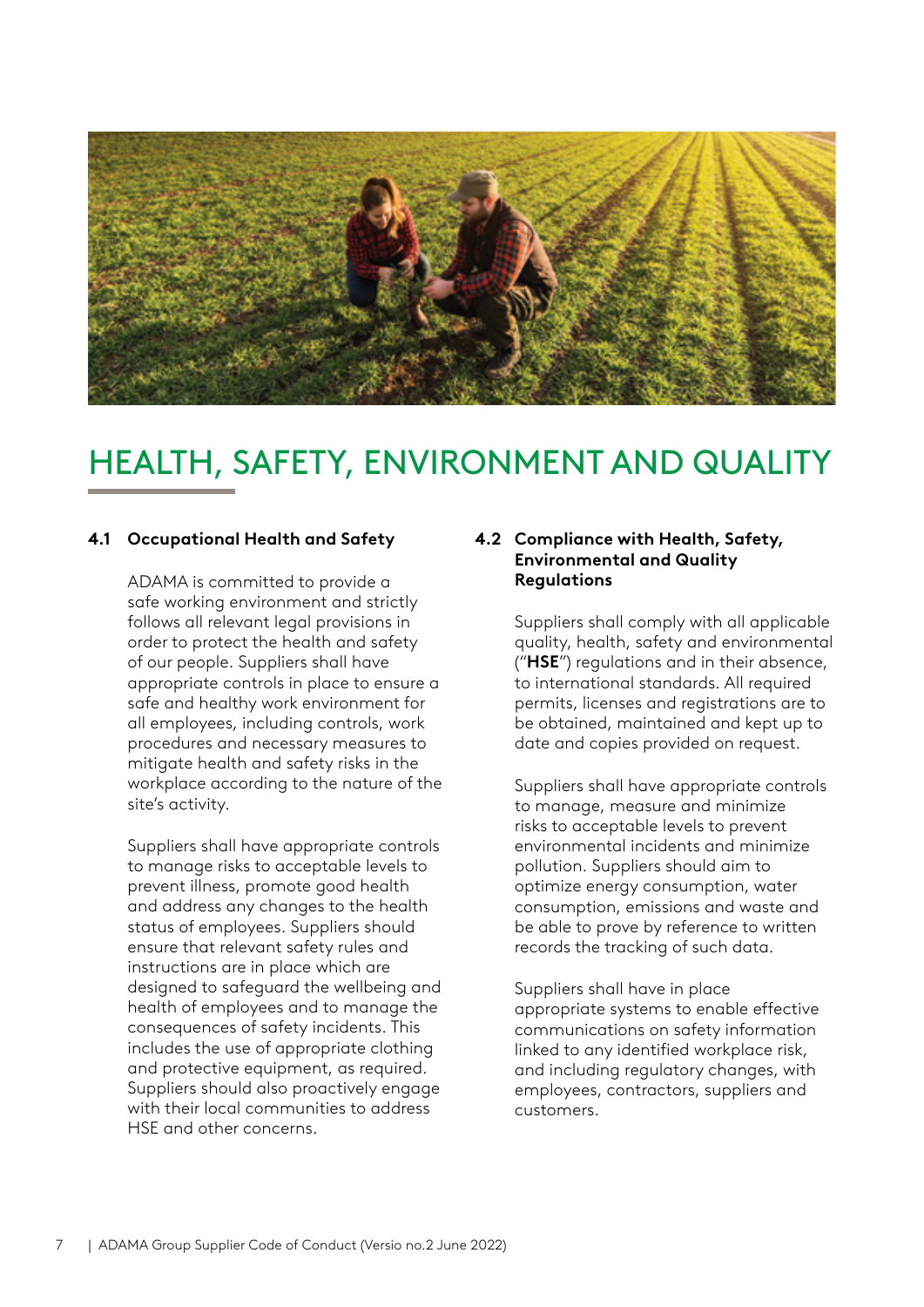#### <span id="page-7-0"></span>**Protection Environmental 4.3**

Suppliers are expected to use natural resources (e.g. sources of energy, water and raw materials) in a way that minimizes negative impacts on the environment, biodiversity, climate change and water scarcity. Suppliers are also expected to engage in the environmentally sound development, manufacturing, transport, use and disposal of their products. Suppliers shall also commit to engage in the development and/or usage of products and processes that reduce consumption and emissions to air, water and soil.

#### **4.4 Emergency Preparedness**

Suppliers shall identify, assess and plan for likely and potential emergency situations in the workplace and minimize their impact to people, assets, communities and the environment.

#### **Training 4.5**

Suppliers shall make available safety information on identified workplace risks and employees shall be correspondingly trained on a regular basis to ensure they are adequately informed.

#### **4.6 Reporting, Evaluation and Improvement Plans**

Suppliers shall have systems to report, investigate and learn from HSE incidents. Improvement plans to address HSE performance gaps must be in place.

## **SUPPLY CHAIN AND SUBCONTRACTORS**

#### **5.1 Sustainable Procurement**

Suppliers are expected to have appropriate systems and controls to promote sustainable procurement within their supply chain and communicate the principles set forth in this Supplier Code of Conduct.

#### **Subcontractors 5.2**

If the use of subcontractors is contractually allowed, suppliers should make sure that any subcontractors employed to carry out business for ADAMA also comply with the principles described in this Supplier Code of .Conduct

#### **5.3 Product Stewardship**

Where applicable, Suppliers must be fully aware of the requirements for ensuring safe handling and responsible use and disposal of ADAMA products, including packaging providing information and training over the lifecycle of relevant products. It is expected that suppliers also replicate this action with their own business partners.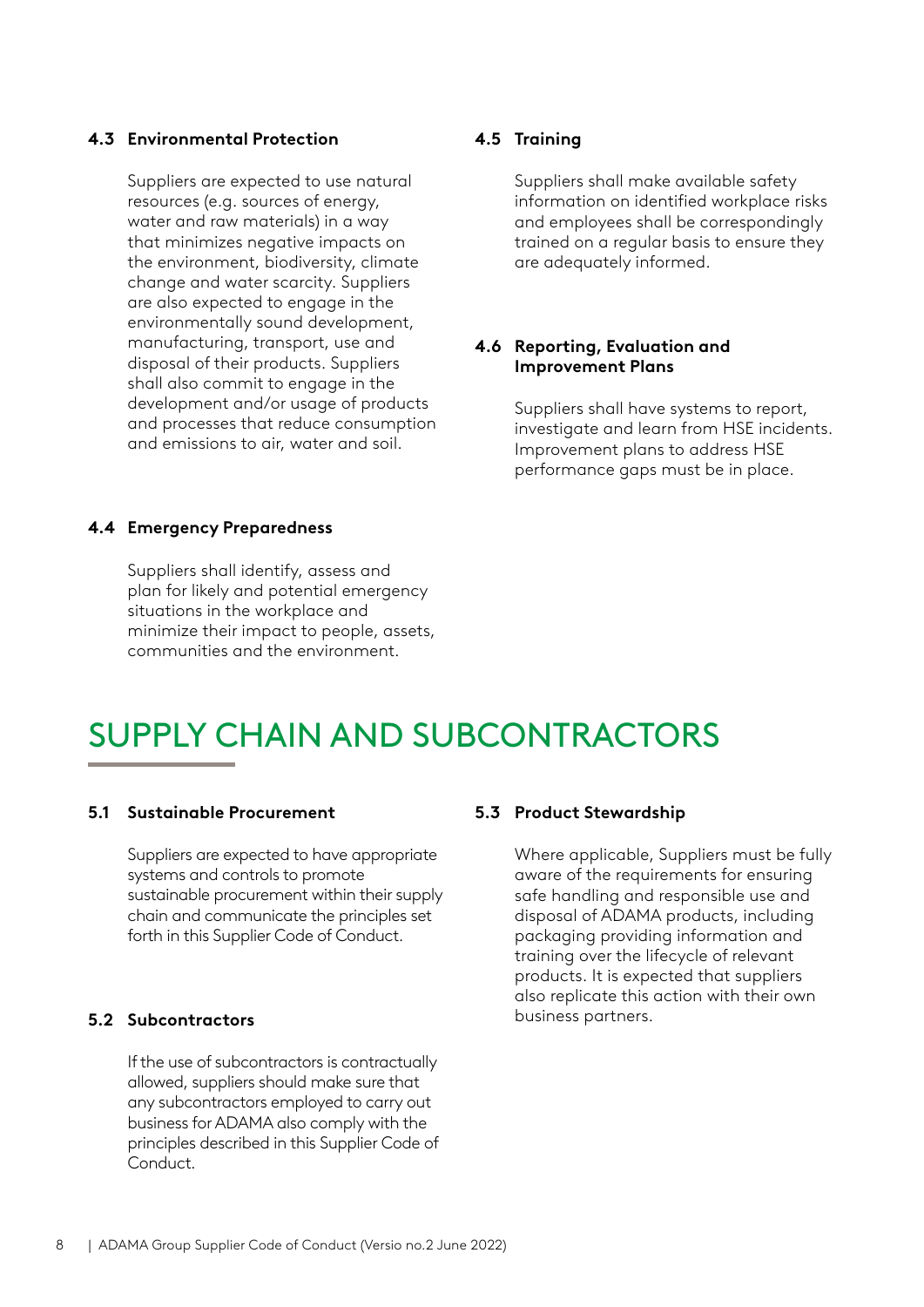# <span id="page-8-0"></span>GOVERNANCE AND MANAGEMENT SYSTEMS

#### **6.1 Legal and Other Requirements**

Suppliers are expected to comply with all applicable laws, regulations, contractual agreements and generally recognized .standards

#### **Sanctions 6.2**

Suppliers are expected to:

- Fully comply with all lawful sanctions' regimes affecting their business; and
- Implement effective internal controls compliance with relevant sanction to minimize the risk of any nonregimes, including training and support for their employees and contract workers; and
- Solely bear the risks and liabilities resulting from any non-compliance rules, regulations and sanctions/trade restrictions (whether international or a result of negligence).

#### **Commitment 6.3**

ADAMA takes compliance seriously. We expect that all our suppliers follow and adhere to the principles laid out in this Supplier Code of Conduct. If you would like to further explore or understand the elements of this Supplier Code of Conduct, please reach out to us via the email address indicated below

#### Email addre[s](mailto:coc.supplier%40adama.com?subject=)s: coc.supplier@adama.com

#### **6.4 Risk Management**

Suppliers should have appropriate mechanisms to identify, determine and manage risks in all areas addressed by this Supplier Code of Conduct.

#### **Audit to Right 5 6.**

ADAMA expects that all the suppliers we work with share the principles and values that are outlined in this Supplier Code of Conduct. ADAMA may request that suppliers provide information, certificates, participate in assessments or undergo on-site audits.

#### **SpeakUp 6.6**

At ADAMA we promote a high standard of ethical and professional conduct. Suppliers, their workers and subcontractors may report any known or suspected violations of this Code of Conduct, or of any applicable laws or regulations to ADAMA's ethics hotline (compliance helpline), on a confidential and anonymous basis.